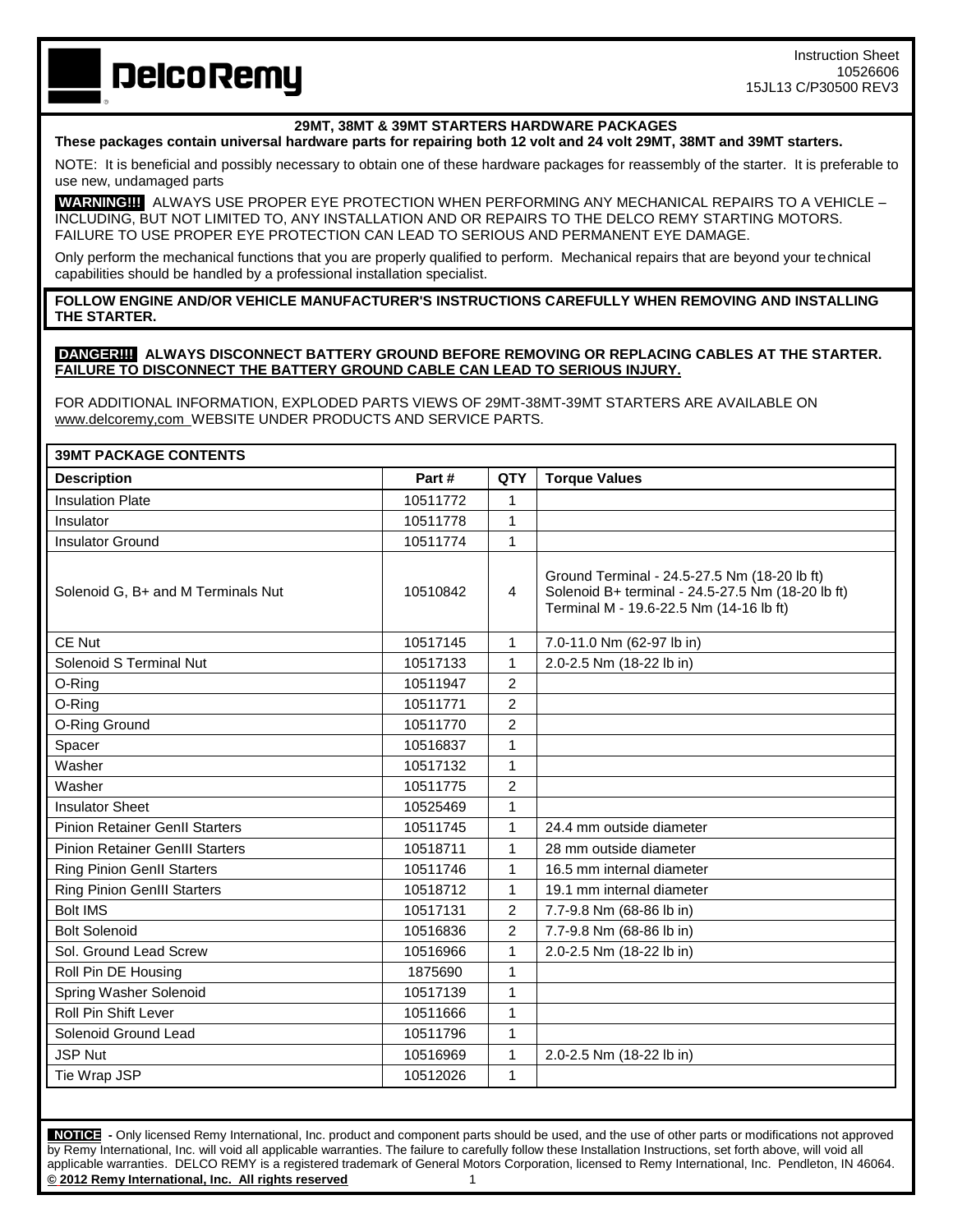| <b>38MT PACKAGE CONTENTS</b>       |          |                |                                                                                                                                             |  |
|------------------------------------|----------|----------------|---------------------------------------------------------------------------------------------------------------------------------------------|--|
| <b>Description</b>                 | PART#    | QTY            | <b>Torque Values</b>                                                                                                                        |  |
| O-Ring                             | 10511919 | $\overline{2}$ |                                                                                                                                             |  |
| Stop Pinion                        | 10511745 | 1              |                                                                                                                                             |  |
| <b>Ring Pinion</b>                 | 10511746 | 1              |                                                                                                                                             |  |
| Spring Pinion                      | 10511744 | 1              |                                                                                                                                             |  |
| <b>Bolt Solenoid</b>               | 10516836 | $\overline{2}$ | 7.7-9.8 Nm (68-86 lb in)                                                                                                                    |  |
| Solenoid G, B+ and M Terminals Nut | 10510842 | 3              | Ground Terminal - 24.5-27.5 Nm (18-20 lb ft)<br>Solenoid B+ terminal - 24.5-7.5 Nm (18-20 lb ft)<br>Terminal M - 19.6-22.5 Nm (14-16 lb ft) |  |
| Solenoid S Terminal Nut            | 10517133 | 1              | 2.0-2.5 Nm (18-22 lb in)                                                                                                                    |  |
| Roll Pin DE Housing                | 1875690  | 1              |                                                                                                                                             |  |
| <b>Bolt IMS</b>                    | 10517131 | 2              | 7.7-9.8 Nm (68-86 lb in)                                                                                                                    |  |
| <b>Bolt CE Housing</b>             | 10516965 | $\overline{2}$ | 2.4-3.0 Nm (21-26 lb in)                                                                                                                    |  |
| Spring Washer Solenoid             | 10517139 | 1              |                                                                                                                                             |  |
| Roll Pin Shift Lever               | 10511666 | 1              |                                                                                                                                             |  |

| <b>29MT PACKAGE CONTENTS</b> |          |                |                            |  |
|------------------------------|----------|----------------|----------------------------|--|
| <b>Description</b>           | PART#    | <b>QTY</b>     | <b>Torque Values</b>       |  |
| CE O-Ring                    | 10510150 |                |                            |  |
| DE O-Ring                    | 10510151 |                |                            |  |
| <b>Retainer Ring Pinion</b>  | 10510046 |                |                            |  |
| <b>Pinion Retainer</b>       | 10510045 |                |                            |  |
| Spring Pinion                | 10510044 | $\overline{2}$ |                            |  |
| Solenoid M Terminal Nut      | 10517179 |                | 7.3-9.3 Nm (64-82 lb in)   |  |
| Solenoid S Terminal Nut      | 10517187 |                | 2.0-2.5 Nm (18-22 lb in)   |  |
| Solenoid B+ Terminal Nut     | 10517190 |                | 15.0-18.0 Nm (11-13 lb ft) |  |
| Solenoid Screw               | 10517192 | $\overline{2}$ | 7.7-9.8 Nm (68-86 lb in)   |  |
| Ball                         | 10510082 |                |                            |  |
| <b>Bolt IMS</b>              | 10517131 | 2              | 7.7-9.8 Nm (68-86 lb in)   |  |
| <b>Bolt CE Frame</b>         | 10517191 | $\overline{2}$ | 2.4-3.0 Nm (21-26 lb in)   |  |
| Pin                          | 10510138 |                |                            |  |
| Shift Lever Pin              | 10510074 |                |                            |  |
| <b>IMS S Terminal Nut</b>    | 10517170 |                | 3.9-5.1 Nm (35-45 lb in)   |  |

**Technical support: USA 800 854 0076, Mexico 01 800 000 7378, Brazil 0800 703 3526, South America 55 11 2106 6510 or visit delcoremy.com**

**NOTICE -** Only licensed Remy International, Inc. product and component parts should be used, and the use of other parts or modifications not approved by Remy International, Inc. will void all applicable warranties. The failure to carefully follow these Installation Instructions, set forth above, will void all applicable warranties. DELCO REMY is a registered trademark of General Motors Corporation, licensed to Remy International, Inc. Pendleton, IN 46064. **© 2012 Remy International, Inc. All rights reserved** 2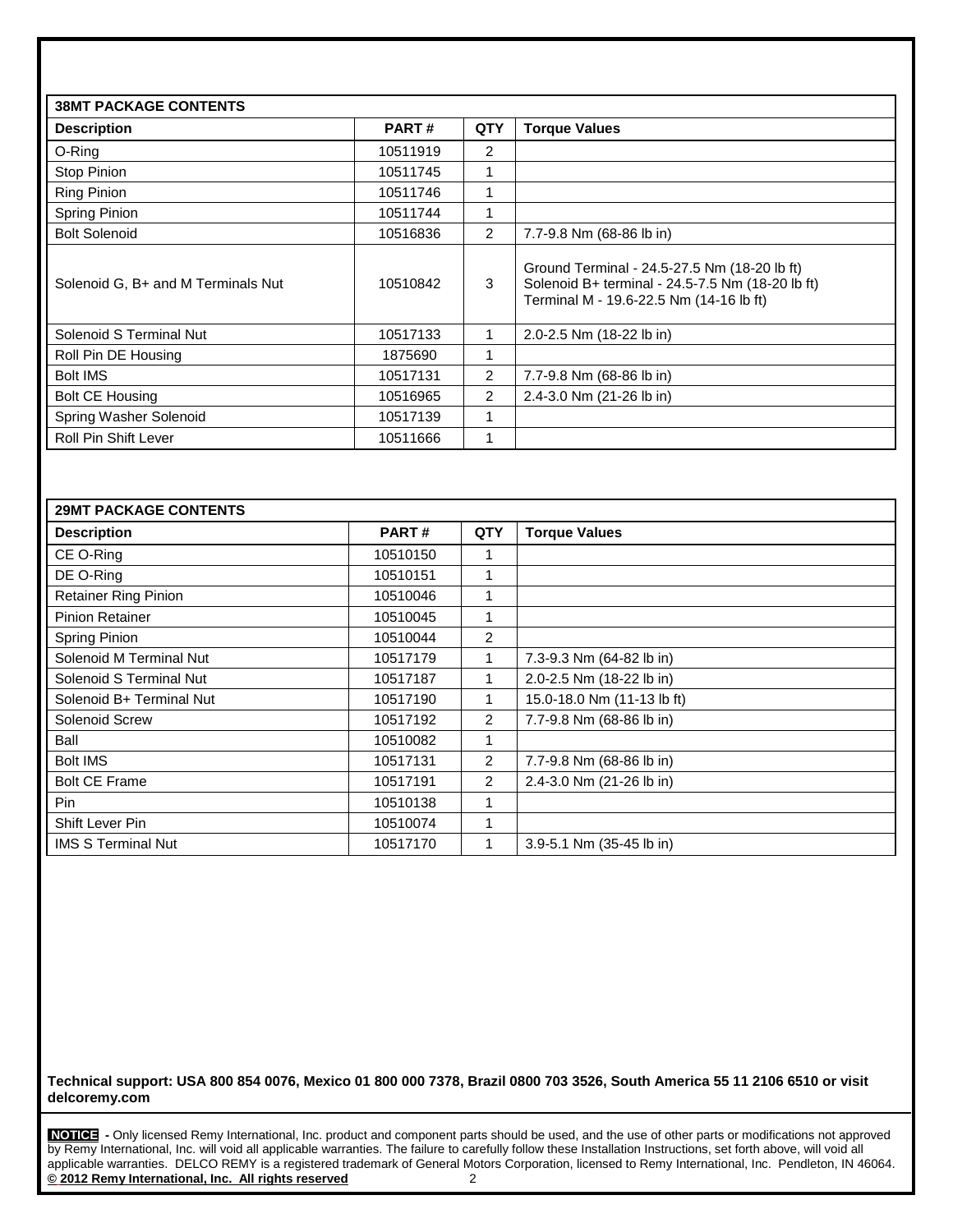**DelcoRemy** 

# **Kit de Reparación Motores de Arranque 29MT, 38MT & 39MT STARTERS**

**Estos kits de reparación contienen piezas para reparo de motores de arranque 29MT, 38MT y 39MT 12 y 24V.**

NOTA: Es beneficioso y posiblemente necesario obtener este kit de reparación para reasemblaje del motor de arranque. Es preferible utilizar piezas nuevas y no dañadas.

**¡¡¡PRECAUCIÓN!!!!**USE SIEMPRE PROTECCIÓN OCULAR CUANDO REALICE CUALQUIER ACTIVIDAD RELACIONADA CON LA REPARACIÓN MECÁNICA A UN VEHÍCULO, INCLUYENDO MÁS NO LIMITANDO A CUALQUIER REPARACIÓN O INSTALACIÓN DE MOTORES DE ARRANQUE DELCO REMY. OMITIR EL USO DE PROTECCIÓN OCULAR APROPIADA PUEDE RESULTAR EN DAÑOS Y LESIONES PERMANENTES A LOS OJOS.

**Ejecute solamente las funciones mecánicas que está apropiadamente calificado para realizar. Las reparaciones mecánicas que se encuentran fuera de sus capacidades técnicas deben ser manejadas por especialistas profesionales de instalación.**

**¡ALERTA! SIGA LAS INSTRUCCIONES DEL FABRICANTE DE LA MÁQUINA (MOTOR DE COMBUSTIÓN INTERNA) Y/O DEL VEHÍCULO AL MOMENTO DE INSTALAR Y REMOVER EL MOTOR DE ARRANQUE**

**PELIGRO!!! PARA EVITAR LESIONES O DAÑOS, SIEMPRE DESCONECTE EL CABLE NEGATIVO (-) DE LA BATERÍA ANTES DE REMOVER O REEMPLAZAR LOS CABLES DEL MOTOR DE ARRANQUE. FALLAS EN DESCONECTAR EL CABLE NEGATIVO DE LA BATERÍA PUEDE OCASIONAR LESIONES GRAVES.**

PARA INFORMACIONES ADICIONALES, VISTA EXPLODADA DE LAS PIEZAS DE 29MT, 38MT, 39MT ESTÁN DISPONIBLES EN EL SÍTIO www.delcoremy.com SECCIÓN "PRODUCTS AND SERVICE PARTS".

| <b>39MT KIT CONTENIDO</b>                  |          |                 |                                                                                                                                    |  |
|--------------------------------------------|----------|-----------------|------------------------------------------------------------------------------------------------------------------------------------|--|
| <b>Descripción</b>                         | Código   | <b>Cantidad</b> | <b>Valor Torque</b>                                                                                                                |  |
| Placa de Aislamiento                       | 10511772 | 1               |                                                                                                                                    |  |
| Aislador                                   | 10511778 | 1               |                                                                                                                                    |  |
| Aislador Tierra (Negativo)                 | 10511774 | $\mathbf{1}$    |                                                                                                                                    |  |
| Tuercas Terminales Solenoide G, B+ y M     | 10510842 | 4               | Terminal Negativo- 24.5-27.5 Nm(18-20 lbft)<br>Terminal B+ - 24.5-27.5 Nm (18-20 lb ft)<br>Terminal M - 19.6-22.5 Nm (14-16 lb ft) |  |
| Tuerca Tapa Trasera                        | 10517145 | 1               | 7.0-11.0 Nm (62-97 lb in)                                                                                                          |  |
| <b>Tuerca Terminal Solenoide S</b>         | 10517133 | $\mathbf{1}$    | 2.0-2.5 Nm (18-22 lb in)                                                                                                           |  |
| O-Ring                                     | 10511947 | $\overline{2}$  |                                                                                                                                    |  |
| O-Ring                                     | 10511771 | 2               |                                                                                                                                    |  |
| O-Ring Tierra (Negativo)                   | 10511770 | $\overline{c}$  |                                                                                                                                    |  |
| Arandela de Espesor                        | 10516837 | 1               |                                                                                                                                    |  |
| Arandela                                   | 10517132 | $\mathbf{1}$    |                                                                                                                                    |  |
| Arandela                                   | 10511775 | 2               |                                                                                                                                    |  |
| Papel Aislante                             | 10525469 | 1               |                                                                                                                                    |  |
| Anillo de Tope Genll                       | 10511745 | 1               | 24.4 mm diámetro externo                                                                                                           |  |
| Anillo de Tope GenIII                      | 10518711 | 1               | 28 mm diámetro externo                                                                                                             |  |
| Anillo de Muelle Genll                     | 10511746 | $\mathbf 1$     | 16.5 mm diámetro interno                                                                                                           |  |
| Anillo de Muelle GenIII                    | 10518712 | 1               | 19.1 mm diámetro interno                                                                                                           |  |
| Tornillo Automático de Control (Rele)      | 10517131 | 2               | 7.7-9.8 Nm (68-86 lb in)                                                                                                           |  |
| <b>Tornillo Solenoide</b>                  | 10516836 | $\overline{c}$  | 7.7-9.8 Nm (68-86 lb in)                                                                                                           |  |
| Tornillo del Cable Negativo del Solenoide  | 10516966 | $\mathbf{1}$    | 2.0-2.5 Nm (18-22 lb in)                                                                                                           |  |
| Pino de Referencia Montaje Tapa Delantera  | 1875690  | $\mathbf 1$     |                                                                                                                                    |  |
| Arandela Terminal S Automático             | 10517139 | 1               |                                                                                                                                    |  |
| Pino Palanca de Accionamiento              | 10511666 | $\mathbf{1}$    |                                                                                                                                    |  |
| Cable Negativo Automático                  | 10511796 | $\mathbf{1}$    |                                                                                                                                    |  |
| Tuerca JSP (Capa de Protección Automático) | 10516969 | $\mathbf 1$     | 2.0-2.5 Nm (18-22 lb in)                                                                                                           |  |
| Lazo de ajuste (JSP)                       | 10512026 | 1               |                                                                                                                                    |  |

**NOTA -** Solamente deben ser usados productos y componentes Remy Inc., el uso de otras partes o modificaciones no aprobadas por Remy Inc. anulará todas las garantías aplicables. No seguir cuidadosamente las instrucciones de instalaciones expuestas en este documento anulará todas las garantías aplicables.

Delco Remy<sup>®</sup> es una marca registrada de General Motors Corporation, autorizada bajo licencia a Remy Inc., Pendleton, IN 46064.

**© 2012 Remy Inc. Todos los derechos 3**